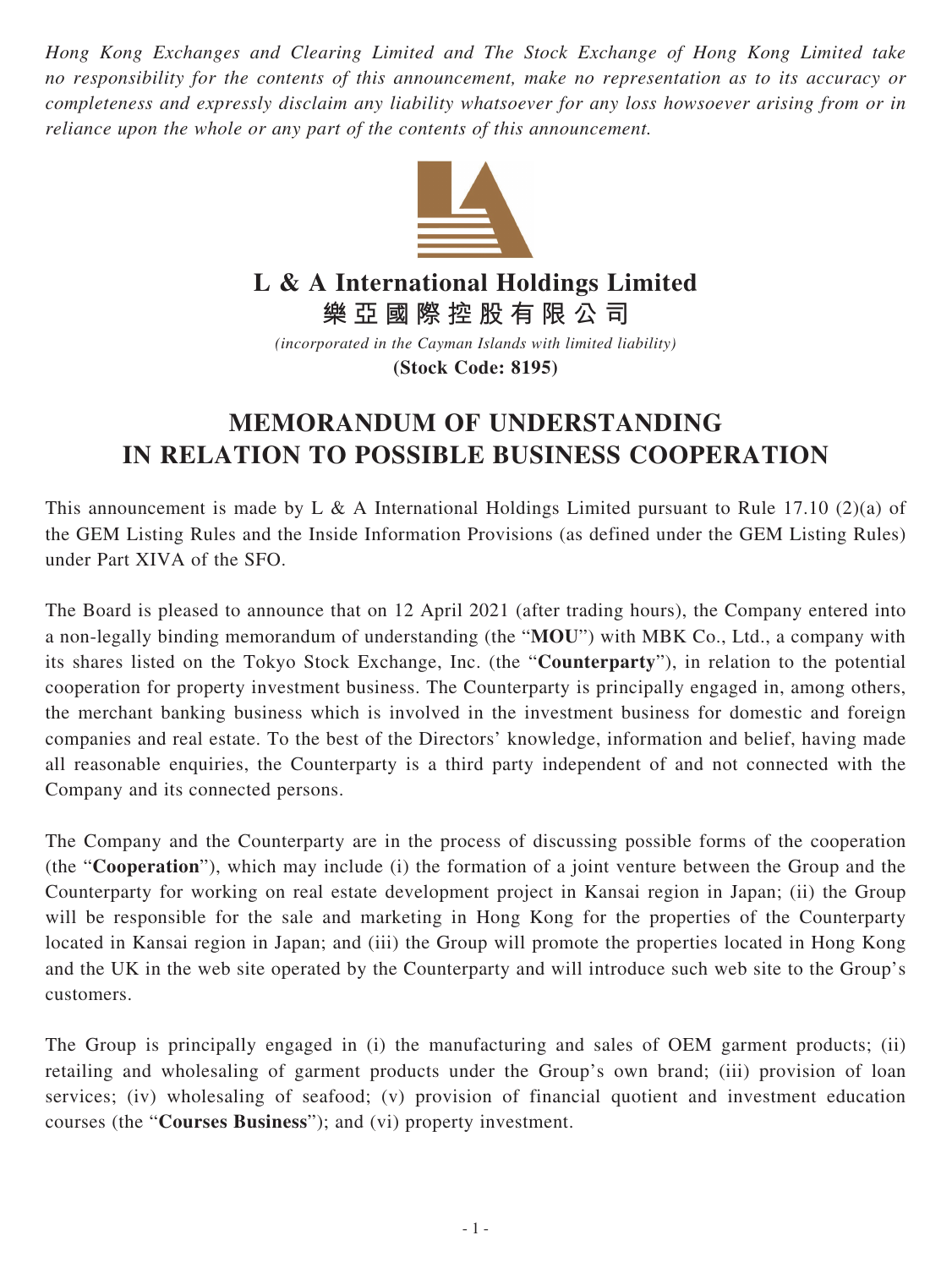As disclosed in the interim report of the Company for the six months ended 30 September 2020, the Group is proactively seeking opportunities of asset appreciation and cash flow return in the property market within Hong Kong and in the Asian-Pacific region. In addition, since the Group started to engage in the Courses Business during the financial year ended 31 March 2020, the Group has built up a broad customer base including those who are interested in property investment. Also, the Group possesses an extensive network of experienced experts and professionals in UK and Hong Kong property investment industry. The Board believes that the Cooperation aligns with the development strategies of the Group and represents a good business opportunity to leverage on the strengths and resources of the Group and are expected to diversify the Group's revenue base and business scale and is in the interests of the Company and Shareholders as a whole.

The MOU shall remain in effect during the period commencing from the date of the MOU to 11 April 2022. The validity period of the MOU shall be renewed for another one year if both parties thereto do not raise any objection to the other party at least fourteen days before the expiration date.

**The MOU is not legally binding with regard to the Cooperation. The terms of the Cooperation will be subject to further negotiation between the Company and the Counterparty and any formal agreements that may be entered into between the Company and the Counterparty from time to time. As at the date of this announcement, the Company and the Counterparty have not entered into any agreement (whether legally binding or otherwise) in respect of the Cooperation. In the event that any transaction contemplated under the agreement constitute a notifiable transaction for the Company under the GEM Listing Rules, the Company will make further announcement(s) as and when appropriate and comply with all other applicable requirements under the GEM Listing Rules. As the Cooperation may or may not be materialized, Shareholders and investors are advised to exercise caution when dealing in the Shares.**

## **DEFINITIONS**

In this announcement, the following expressions shall have the meanings set out below unless the context requires otherwise:

| "Board"               | the board of Directors                                                                                                                                                                      |
|-----------------------|---------------------------------------------------------------------------------------------------------------------------------------------------------------------------------------------|
| "Company"             | L & A International Holdings Limited 樂亞國際控股有限公司, a<br>company incorporated in the Cayman Islands with limited liability, the<br>issued shares of which are listed on GEM (Stock Code: 8195) |
| "connected person(s)" | has the meaning ascribed thereto under the GEM Listing Rules                                                                                                                                |
| "Director(s)"         | $directory(s)$ of the Company                                                                                                                                                               |
| "GEM"                 | the GEM of the Stock Exchange                                                                                                                                                               |